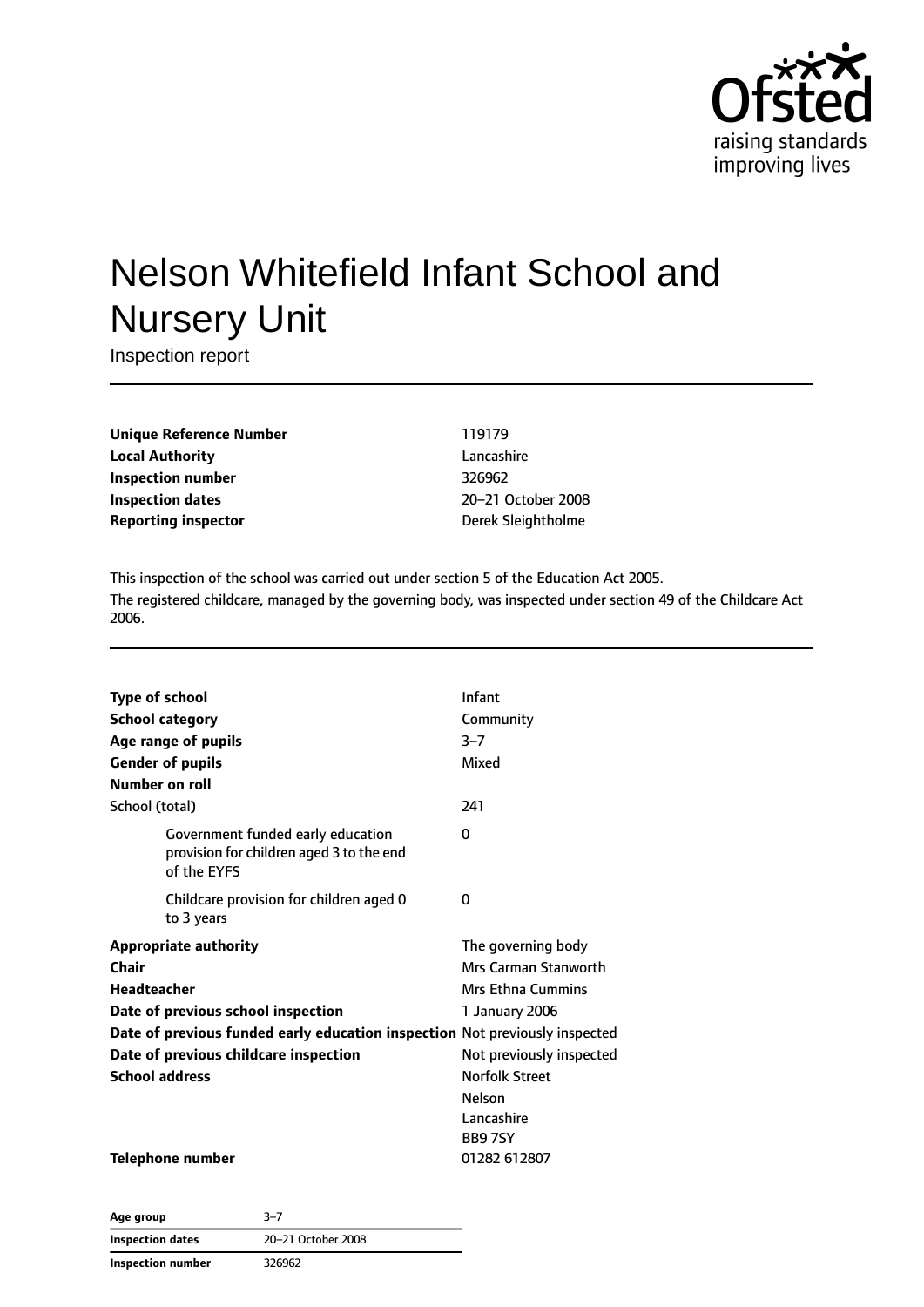**Fax number** 01282 618457

| Age group         | 3-7                |
|-------------------|--------------------|
| Inspection dates  | 20-21 October 2008 |
| Inspection number | 326962             |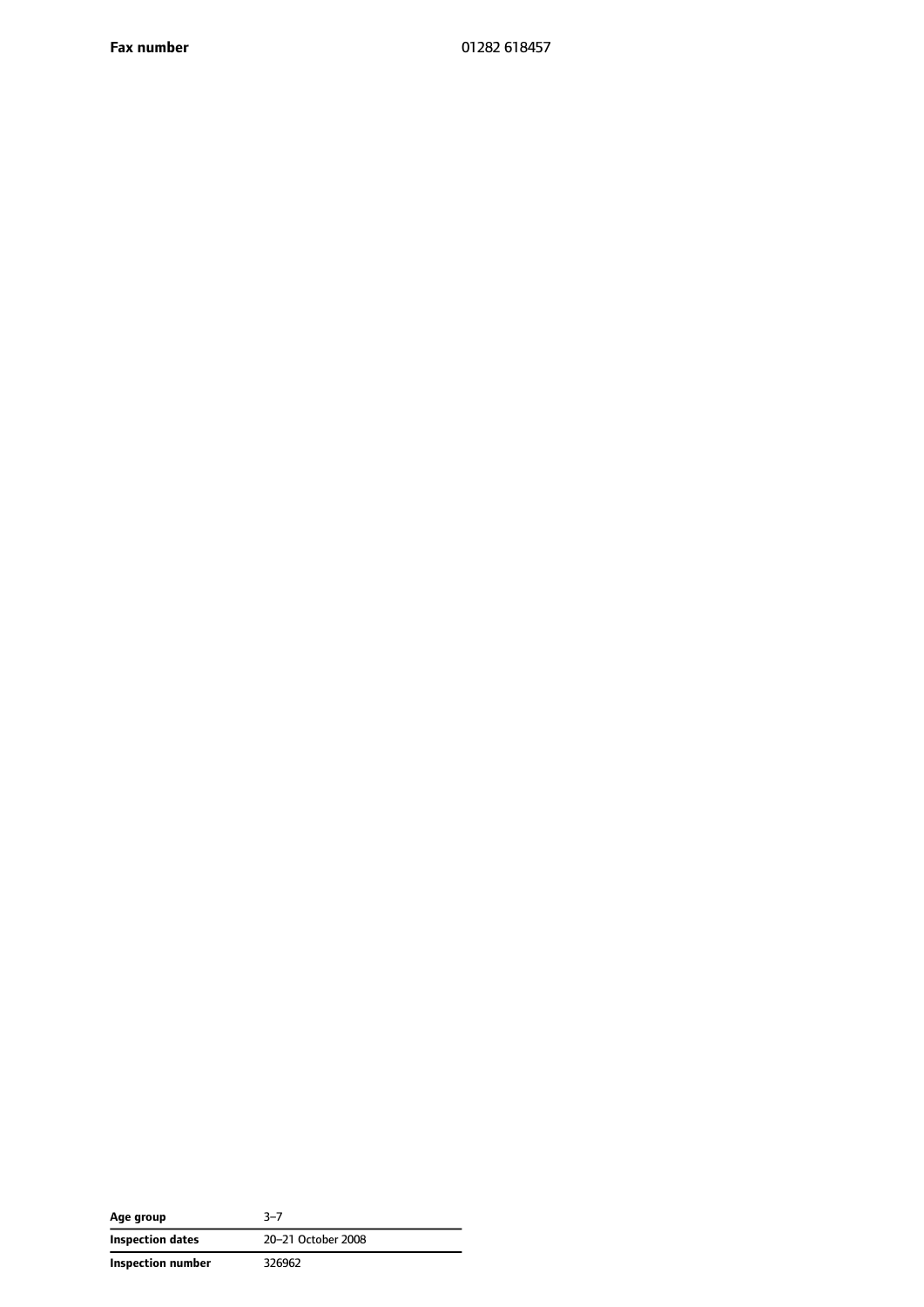.

#### Website: www.ofsted.gov.uk

This document may be reproduced in whole or in part for non-commercial educational purposes, provided that the information quoted is reproduced without adaptation and the source and date of publication are stated.

Further copies of this report are obtainable from the school. Under the Education Act 2005, the school must provide a copy of this report free of charge to certain categories of people. A charge not exceeding the full cost of reproduction may be made for any other copies supplied.

<sup>©</sup> Crown copyright 2008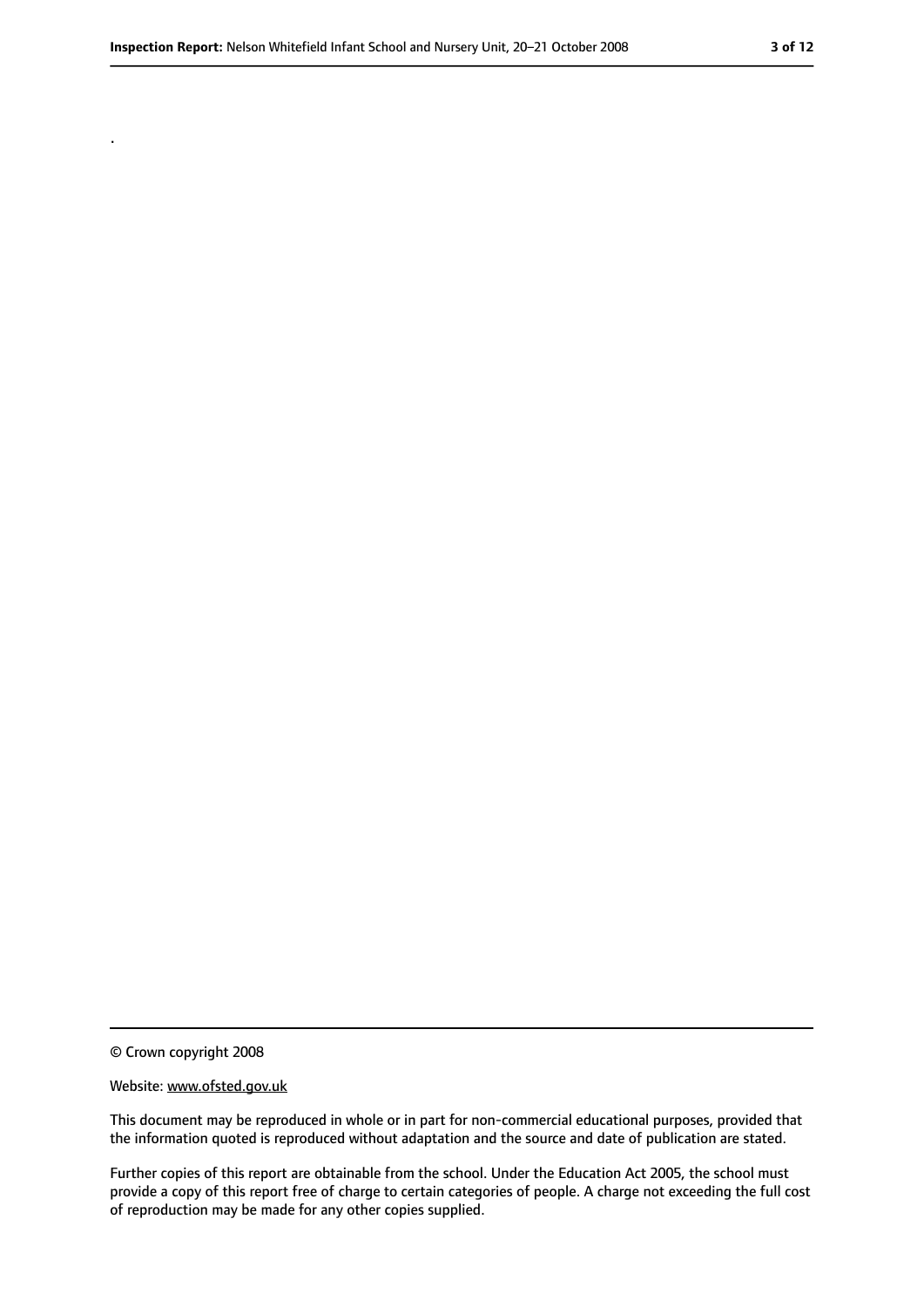## **Introduction**

The inspection was carried out by two Additional Inspectors.

#### **Description of the school**

This is an average size infant school with Early Years Foundation Stage (EYFS) provision. All pupils are from minority ethnic backgrounds and at an early stage of acquiring English. The percentage of pupils eligible for free school meals is average. The percentage of pupils with learning difficulties and/or disabilities is average. The separate nursery provides education for three- to four-year-old children who attend part time each day.

#### **Key for inspection grades**

| Outstanding  |
|--------------|
| Good         |
| Satisfactory |
| Inadequate   |
|              |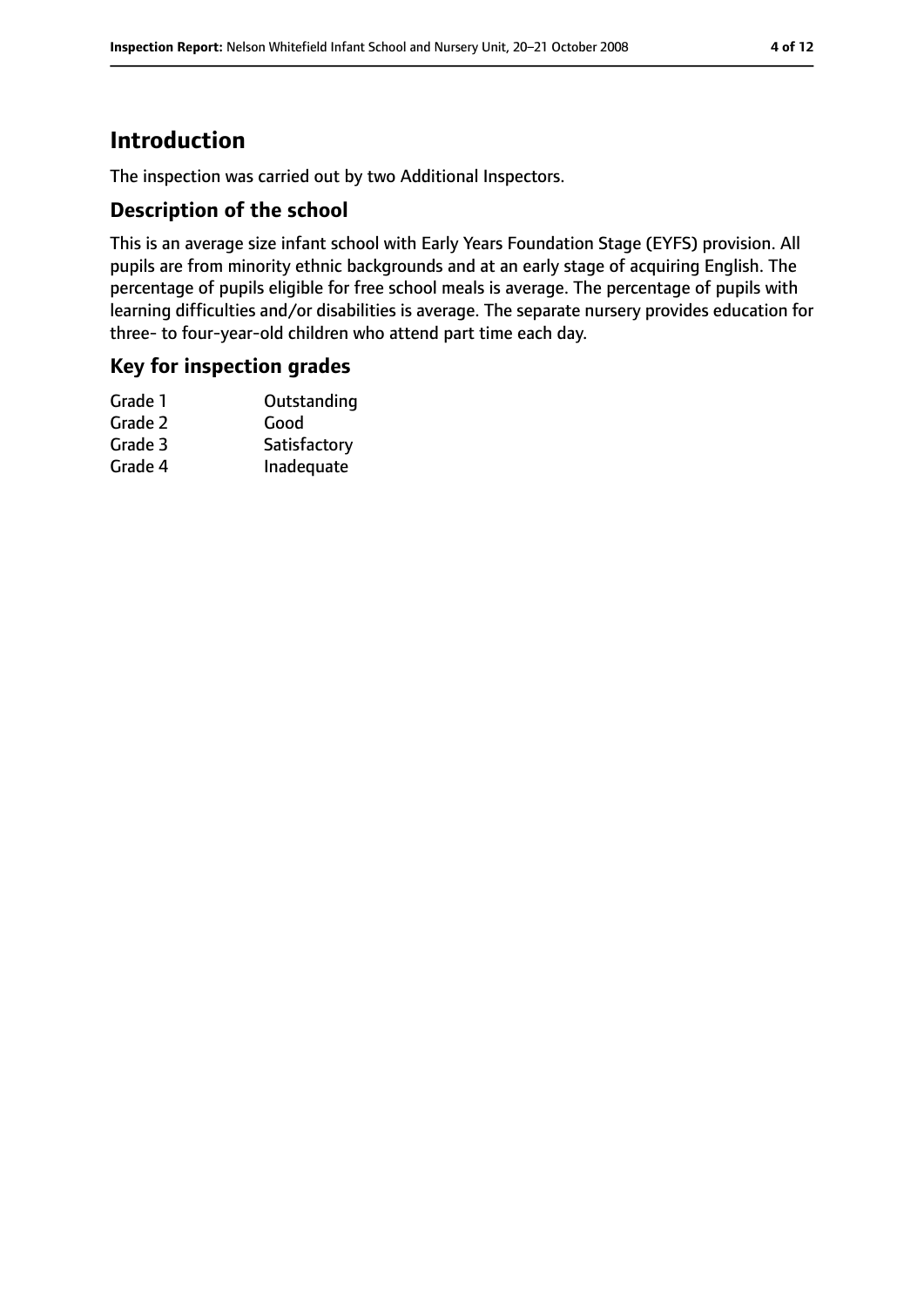## **Overall effectiveness of the school**

#### **Grade: 1**

This is an outstanding school. 'This school is the best in every way. I feel my child is in safe hands. They respect everyone's views.' These are typical comments that reflects parents' high regard for the school.

The school is very well led by its headteacher who is supported by an enthusiastic staff team. They share her passion and determination for pupils to succeed both academically and personally. They have an outstanding track record of success in ensuring the concept 'we are all learners' is embedded into the life, work and ethos of the school. One important outcome of leadership is that pupil attainment has improved. Current standards in Year 2 are above average in reading and mathematics and significantly high in writing. Given pupils' low starting points their achievement is outstanding. Thisis also true of pupils with learning difficulties and/or disabilities who benefit from sensitive support and guidance provided by skilled assistants.

Personal development and well-being, including pupils' spiritual, moral, social and cultural development are outstanding. Pupils are proud to tell visitors about their school and their achievements. Their enthusiasm for energetic exercise and eagerness to take part in physical activities has helped the school secure accreditation as a Healthy School and the Activemark. Pupils feel very safe and settled because the school provides them with excellent care, support and guidance. Their behaviour is hard to fault. Pupils love school lessons and activities. Their rapid gains in basic skills ensure all are extremely well prepared for the future. Although pupils make a good contribution to supporting worthy causes their enterprise skills as school councillors are insufficiently developed. Attendance continues to be affected by the significant number of pupilstaking extended leave. However, proceduresto improve attendance are being effective and leading to attendance now being almost in line with the national average.

Teaching and learning are outstanding. Teaching addresses all pupils' needs exceptionally well, expectations are high, relationships are brilliant and assessments are rigorously undertaken. The school continues to provide an outstanding curriculum. Excellent partnerships, especially those that promote creativity, contribute significantly to pupils' academic and personal development. The 'Arch of Unity', constructed in the Nursery garden by pupils working in collaboration with those from other local schools, typifies excellent initiatives that ensure pupils are able to mix with those of other cultural backgrounds.

Leadership and management are outstanding; governance is good.

Morale is very high and teamwork is exceptional. The school has excellent monitoring systems to judge its own effectiveness. Given the track record of improvements made, the school has excellent capacity to improve further.

#### **Effectiveness of the Early Years Foundation Stage**

#### **Grade: 1**

Provision in the EYFS is outstanding. Children join the Nursery from starting points that are significantly below what is typical for their age. Many have poorly developed speech, language, and social skills, and limited understanding of numbers. Few are speaking English. Children make speedy gains in all areas of learning. Despite their rapid progress a considerable proportion of pupils do not reach the nationally expected goals at the time of transfer to Year 1.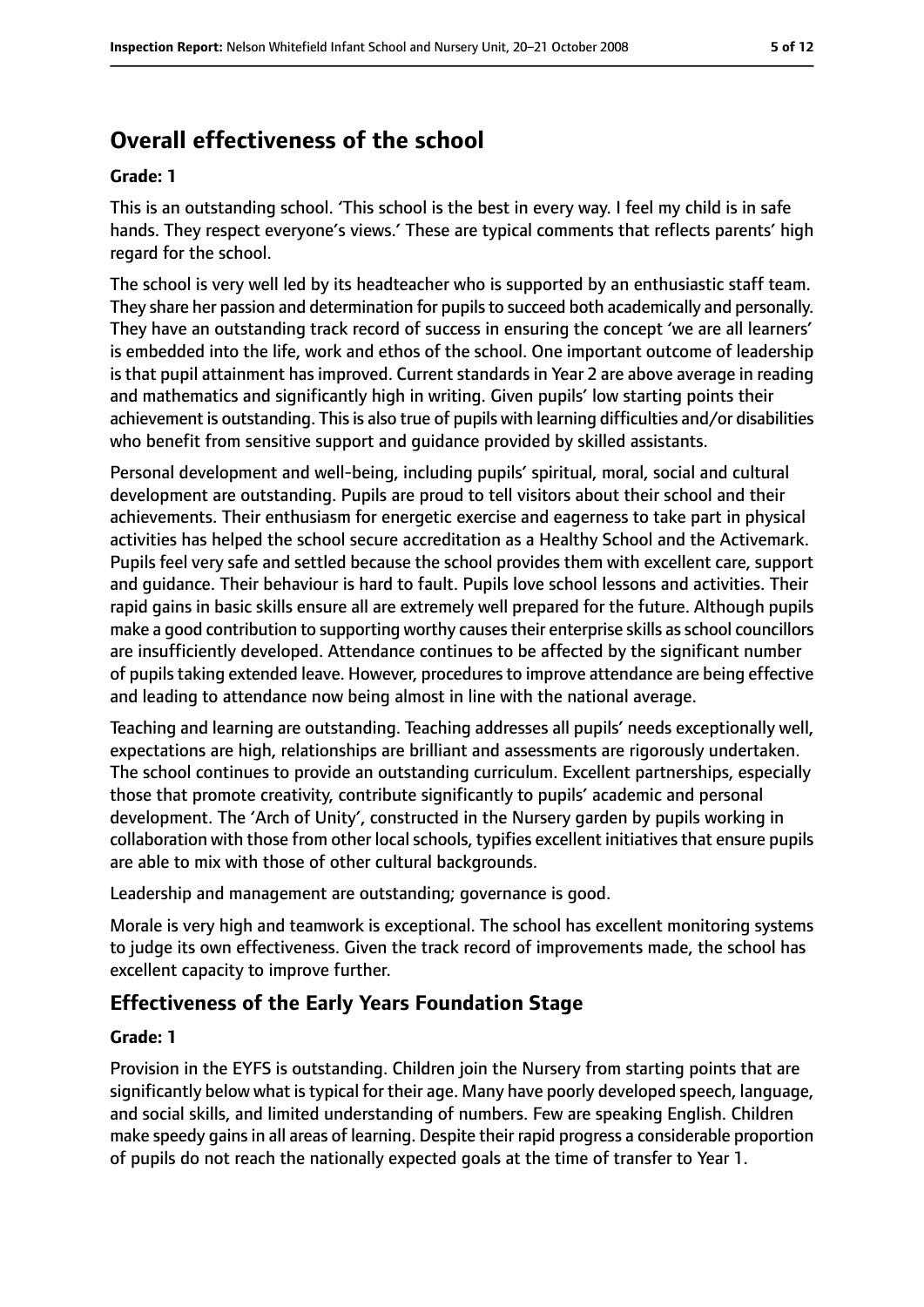Teaching is outstanding. Staff are up to date in their knowledge of the revised EYFS curriculum. They confidently plan high quality, adult led and child initiated activities. Practical learning, supported by stimulating resources, helps children to make swift progress in personal skills such as teamwork. Behaviour is excellent because children enjoy many purposeful learning experiences. Nursery children, using the outstanding outdoor facilities, enthusiastically collaborated to fill a barrow with autumn leaves. Reception children, learning about tall and short, were surprised and thrilled when each time they opened a doll another smaller one was inside. Later a small group benefited from skilled bilingual support and intervention as they consolidated their understanding of size.

Children are happy, well settled and very secure because there are clearly established day-to-day systems for their care. Excellent assessment practices, systematically undertaken, provide a clear picture of progress. Leadership is outstanding. Staff assuming personal responsibility as the 'key worker' for each EYFS child typifies their thorough understanding of implementing the latest welfare requirements. Leadership is excellent and the school has drawn up an ambitious action plan based on a clear vision for further improvement.

#### **What the school should do to improve further**

■ Further develop the enterprise skills of school councillors.

## **Achievement and standards**

#### **Grade: 1**

Achievement is outstanding because pupils make excellent progress in Years 1 and 2 and reach above average standards overall. Staff help pupils in Years 1 and 2 to build very effectively on the rapid gains they made during the Foundation Stage and by the end of Year 2 standards are above average in reading and mathematics and significantly high in writing. Pupils with learning difficulties and/or disabilities make outstanding progress because they benefit from sensitive, skilled support.

Results of the 2007 statutory assessments were above average and the provisional results for 2008 are similar. Pupils made excellent progress in writing and results in this skill continued to be exceptionally good. In 2008, pupils achieved exceptionally well relative to their very low starting points.

The exceptional progress that pupils make as they move through the school can be traced to consistent, high quality teaching, a rich and an appealing curriculum, highly inclusive policies and school leaders' unwavering focus on raising standards.

## **Personal development and well-being**

#### **Grade: 1**

Pupils are very reflective; in class assemblies they recall visiting a river setting where they remember the beauty of the area and how it encouraged them to think about the natural world. Being healthy is important to pupils. They enthusiastically participate part in the daily 'Wake up, shake up' programme knowing that this makes an important contribution to their overall fitness. Pupils know the staff care for them and they feel very secure at school. They are friendly, polite and proud to show visitors their artwork linked to the 'adopt a tiger' initiative.

Pupils' behaviour is excellent. They demonstrate exemplary attitudes in lessons and love school activities. One reason given by a school councillor is, 'Teachers make learning fun.' This strong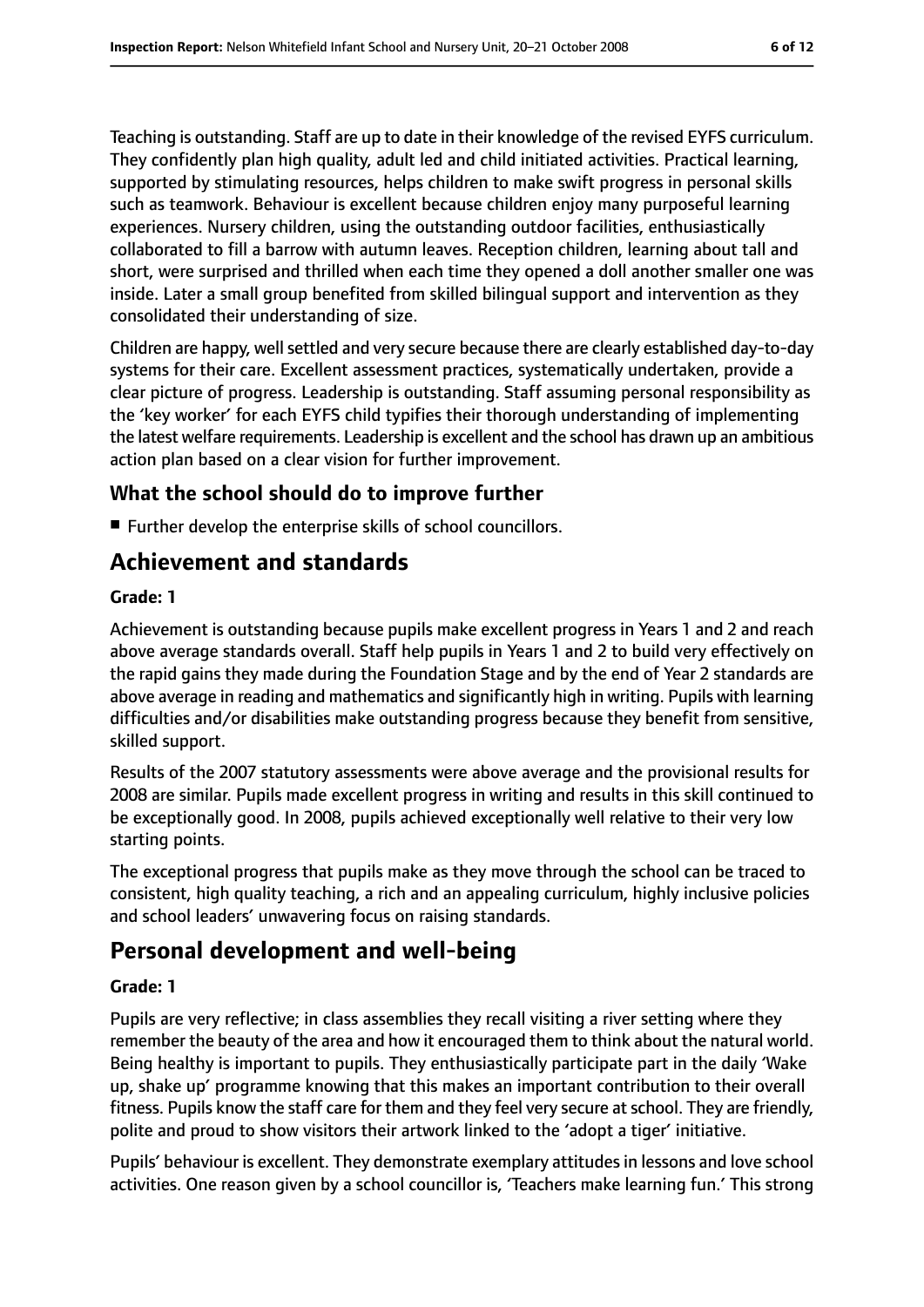commitment to school is reflected in pupils' willingness to take on responsibilities such as being lunchtime helpers where they show they can take on responsibility independently. Pupils have a voice in school development through good service as councillors. However, the councillors' high basic skills are not fully utilised to enable them to lead on more enterprising initiatives. Nevertheless, given pupils' high achievement in key skills the pupils are extremely well prepared for their future.

## **Quality of provision**

#### **Teaching and learning**

#### **Grade: 1**

Teaching and learning are outstanding. Pupils make impressive gains because they are taught extremely well. Relationships are excellent as for example when pupils sing with their teacher the ten times table briskly and accurately. Lessons and past work confirm teachers have very high expectations of the standard pupils' should reach. This is most evident in the quality of pupils' writing where standards are high. Excellent use was made of a Year 2 visit to a river bank to promote speaking, listening and especially vocabulary. By drawing on pupils' vivid memories of the event and using clear photographs as helpful prompts teachers used challenging questions to extend pupils' vocabulary. Pupils' ability to include descriptive phrases such as 'rippling water' and 'I could hear the water swishing' typify the way they confidently captured the setting and conveyed their impressions of the images seen and the sounds heard.

Teachers' planning skills are exemplary. They are adept at grasping opportunities to promote basic skills through cross-curricular themes. An exceptional organisational feature of lessons is the way bilingual support assistants' expertise is used. They work alongside teachers to translate questions, explanations and directions that are put to pupils. In doing so they ensure all pupils are fully included in the learning process.

#### **Curriculum and other activities**

#### **Grade: 1**

The curriculum is outstanding. The rich and varied programme includes the opportunity for pupils to make links with others in Nepal and Nebraska. Through assiduous planning, the school provides pupils with many opportunities to learn independently. This has led to marked improvement in the number of pupils reaching higher standards. Intervention and booster programmes are used to very effectively address the academic needs of pupils with learning difficulties and/or disabilities.

Much learning is undertaken through lively, practical first hand experiences. Involvement in a 'Creative Partnership' provides pupils with engaging opportunities to work with artists and musicians. Environmental themes, such as recycling, are incorporated into personal and social education. A governor link with an aerospace engineering company has given pupils access to experts and firm plans are in place for visiting apprentices to help them build a car from recycled materials. Extra-curricular provision is good with opportunities for pupils to join clubs including sport, music, art, drama and gardening.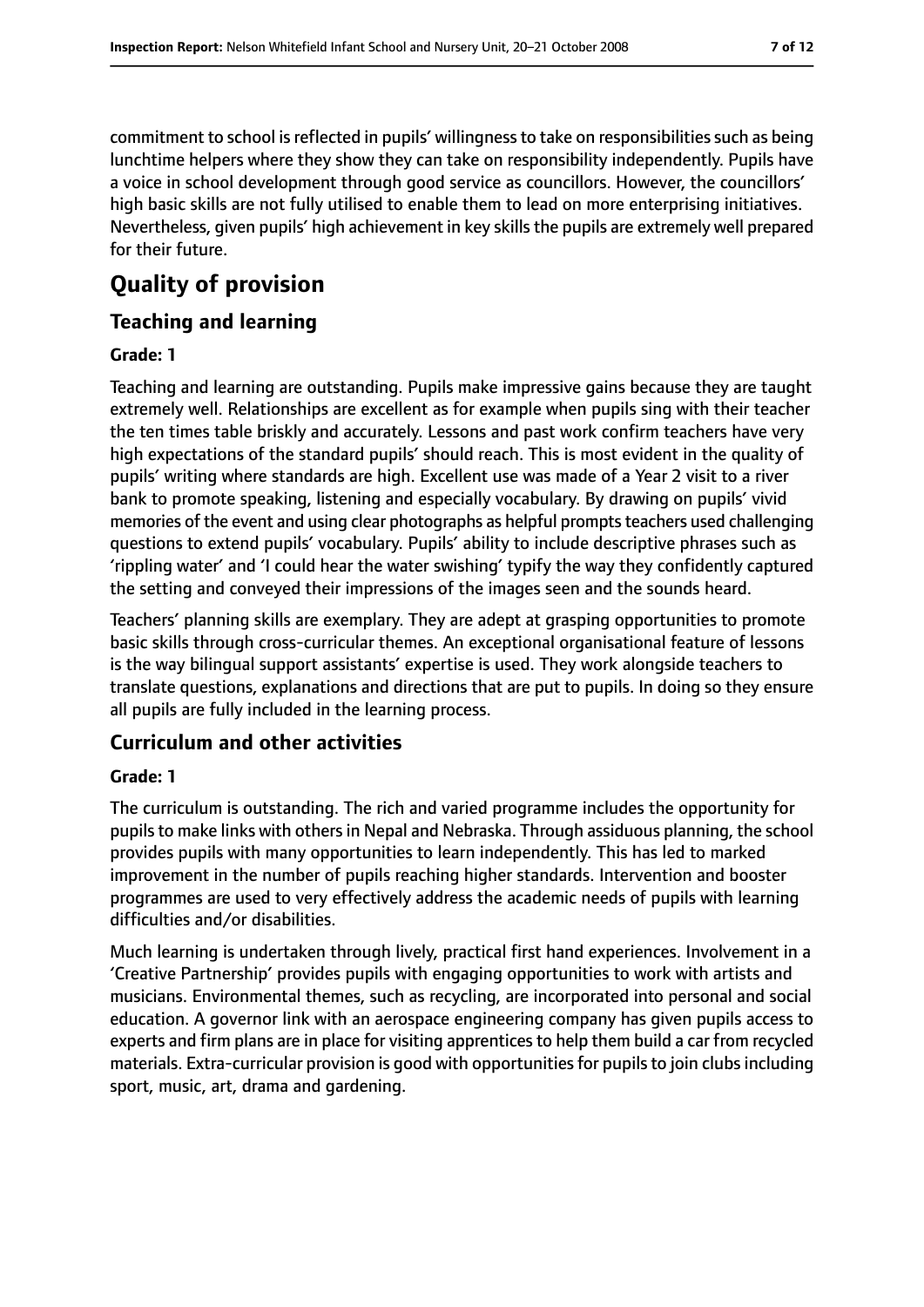#### **Care, guidance and support**

#### **Grade: 1**

Care, support and guidance are outstanding. Practices for safeguarding, child protection and risk assessments are fully in place. Staff have an excellent understanding of the emotional, social and learning needs of each pupil and meet these needs diligently and very effectively. Theme weeks are used most effectively to promote pupils' understanding of personal welfare.

Pupils with learning difficulties and/or disabilities benefit from appropriate intervention strategies including booster programmes. Similarly, the school provides excellent support to enable pupils to grow in confidence speaking English. A particular strength is the meticulous tracking of individual pupil's progress. This information, plus that from rigorous assessments, informs timely decisions on the application of intervention programmes. School data confirms these actions directly contribute to pupils excellent progress.

Academic guidance is exceptional. Pupils know their targets. Marking celebrates their successes and informs pupils simply and clearly about what they need to do to improve. Excellent progress has been made in encouraging pupils during lessons to apply simple checks that help them measure their own success.

## **Leadership and management**

#### **Grade: 1**

Leadership and management are outstanding. The headteacher provides inspirational leadership and direction for the work of the school. Senior leaders, supported by a committed and enthusiastic staff have shown great commitment to improve the school and ensure it is highly inclusive. As a result, it fully meets its aim of 'raising the achievement of all pupils whilst acknowledging the uniqueness of the individual child'. Important outcomes of leadership are the considerable success in raising standards, improving consistency in high quality teaching, redefining roles and responsibilities to reflect areas of learning and improving attendance.

A particular strength of the much-improved monitoring practices is the compilation of an excellent annual overview of the key tasks of managers. This widely circulated working document provides an excellent structure for leaders to follow and a timely reminder when measuring success with improvement actions. Self-evaluation is a very accurate reflection of the school's work. Governance has improved since the previous inspection and is now good. Governors have a much better understanding of the work of the school; for example, the EYFS leaders recently briefed them on the revised requirements.

The school has a deservedly high reputation for its provision of support, advice and training to staff of other schools. It provides outstanding value for money.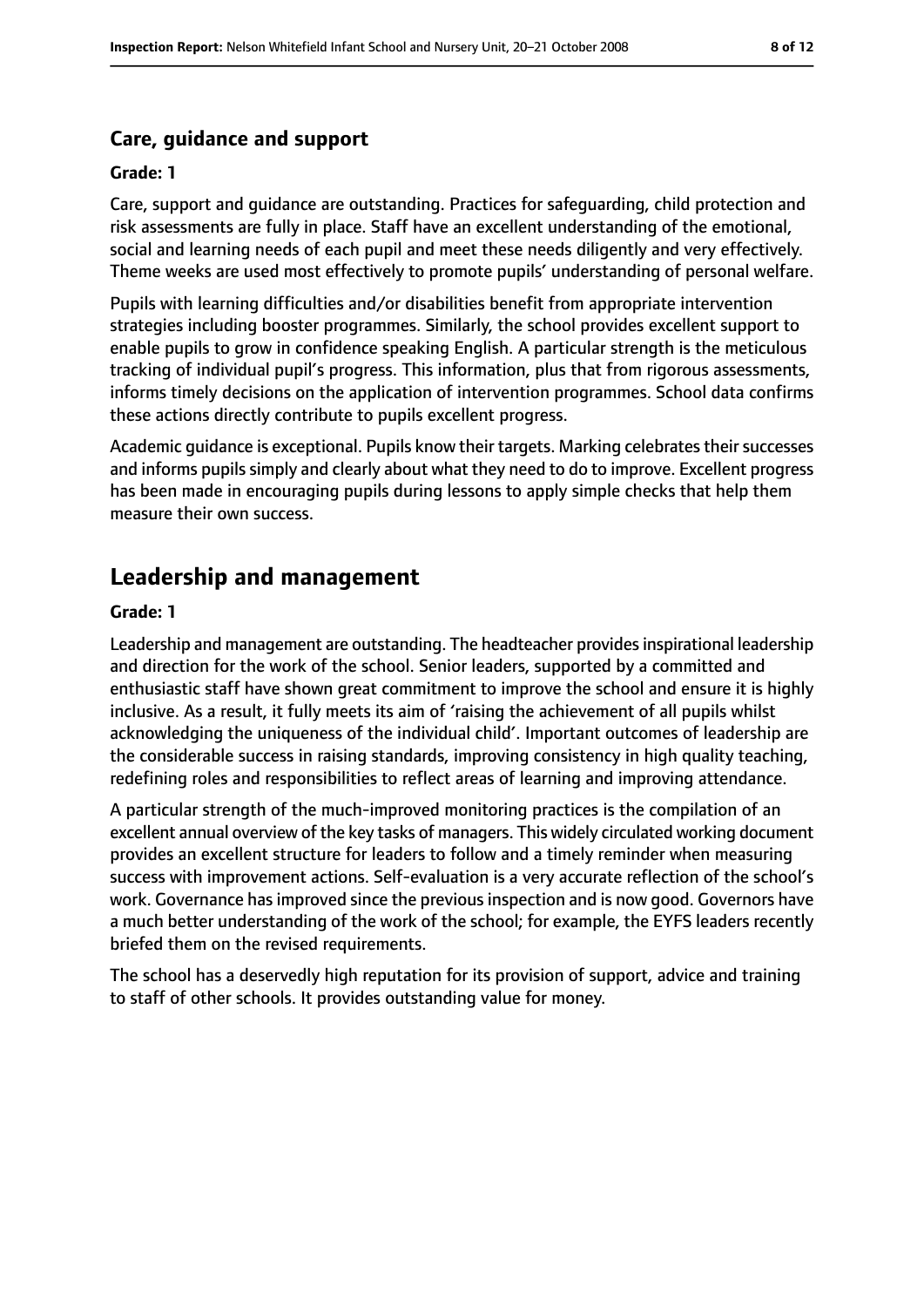**Any complaints about the inspection or the report should be made following the procedures set out in the guidance 'Complaints about school inspection', which is available from Ofsted's website: www.ofsted.gov.uk.**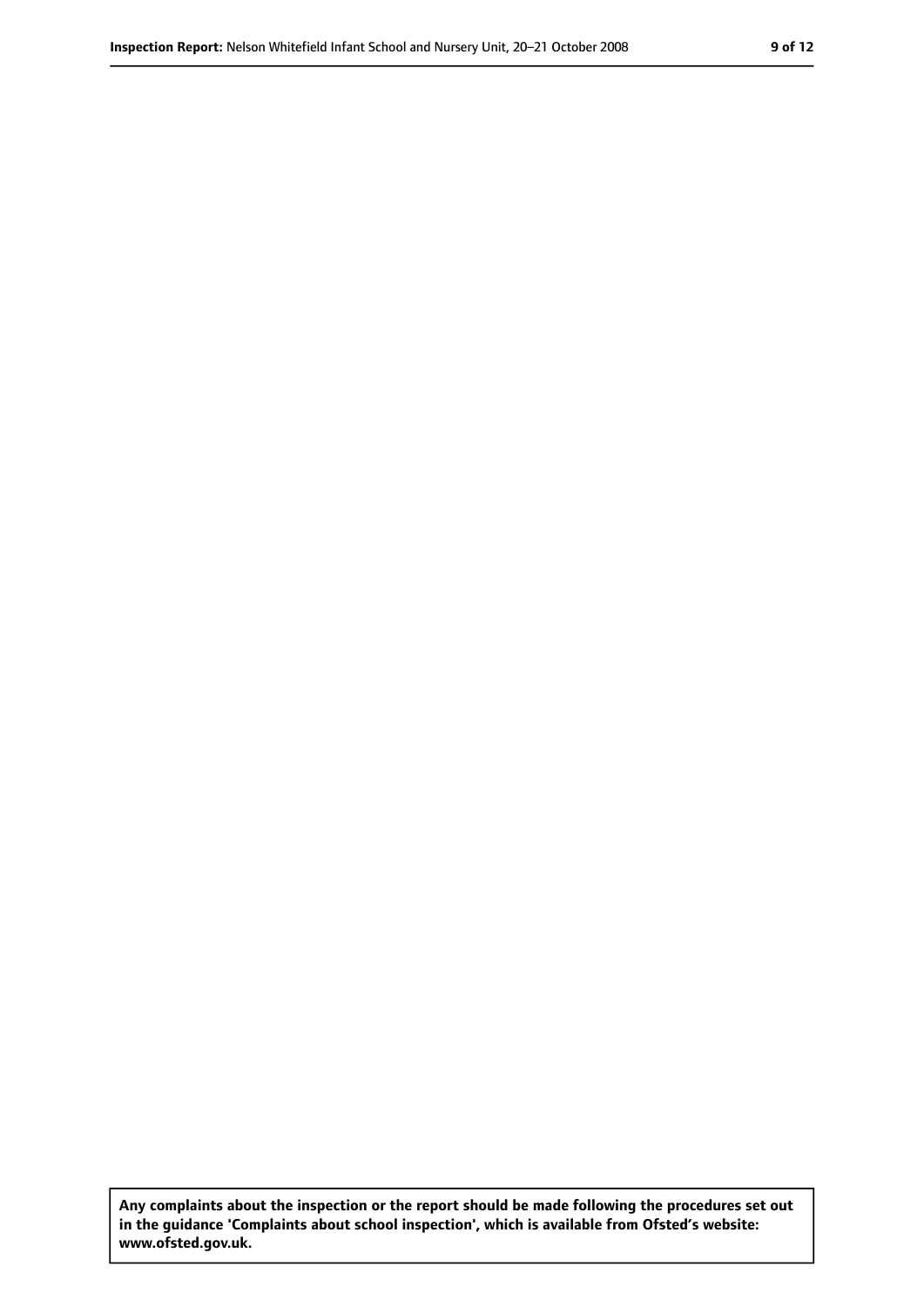## **Inspection judgements**

| Key to judgements: grade 1 is outstanding, grade 2 good, grade 3 satisfactory, and | <b>School</b>  |
|------------------------------------------------------------------------------------|----------------|
| arade 4 inadequate                                                                 | <b>Overall</b> |

#### **Overall effectiveness**

| How effective, efficient and inclusive is the provision of<br>education, integrated care and any extended services in meeting the<br>needs of learners? |     |
|---------------------------------------------------------------------------------------------------------------------------------------------------------|-----|
| Effective steps have been taken to promote improvement since the last<br>inspection                                                                     | Yes |
| How well does the school work in partnership with others to promote learners'<br>well being?                                                            |     |
| The capacity to make any necessary improvements                                                                                                         |     |

#### **Effectiveness of the Early Years Foundation Stage**

| How effective is the provision in meeting the needs of children in the<br>l EYFS?            |  |
|----------------------------------------------------------------------------------------------|--|
| How well do children in the EYFS achieve?                                                    |  |
| How good are the overall personal development and well-being of the children<br>in the EYFS? |  |
| How effectively are children in the EYFS helped to learn and develop?                        |  |
| How effectively is the welfare of children in the EYFS promoted?                             |  |
| How effectively is provision in the EYFS led and managed?                                    |  |

#### **Achievement and standards**

| How well do learners achieve?                                                  |  |
|--------------------------------------------------------------------------------|--|
| $\vert$ The standards <sup>1</sup> reached by learners                         |  |
| How well learners make progress, taking account of any significant variations  |  |
| between groups of learners                                                     |  |
| How well learners with learning difficulties and/or disabilities make progress |  |

#### **Annex A**

<sup>&</sup>lt;sup>1</sup>Grade 1 - Exceptionally and consistently high; Grade 2 - Generally above average with none significantly below average; Grade 3 - Broadly average to below average; Grade 4 - Exceptionally low.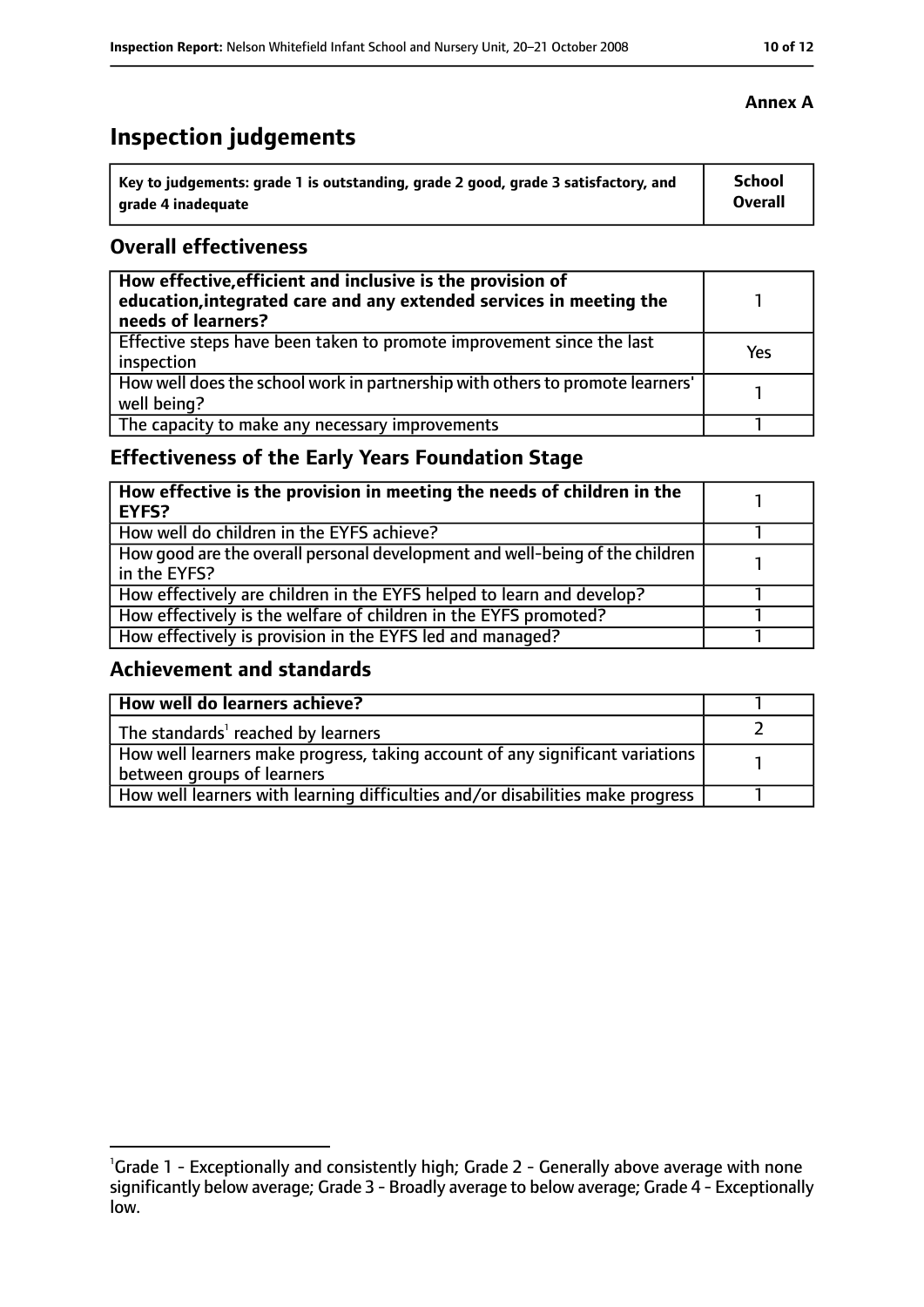### **Personal development and well-being**

| How good are the overall personal development and well-being of the<br>learners?                                 |  |
|------------------------------------------------------------------------------------------------------------------|--|
| The extent of learners' spiritual, moral, social and cultural development                                        |  |
| The extent to which learners adopt healthy lifestyles                                                            |  |
| The extent to which learners adopt safe practices                                                                |  |
| The extent to which learners enjoy their education                                                               |  |
| The attendance of learners                                                                                       |  |
| The behaviour of learners                                                                                        |  |
| The extent to which learners make a positive contribution to the community                                       |  |
| How well learners develop workplace and other skills that will contribute to<br>their future economic well-being |  |

## **The quality of provision**

| How effective are teaching and learning in meeting the full range of<br>learners' needs?              |  |
|-------------------------------------------------------------------------------------------------------|--|
| How well do the curriculum and other activities meet the range of needs and<br>interests of learners? |  |
| How well are learners cared for, quided and supported?                                                |  |

### **Leadership and management**

| How effective are leadership and management in raising achievement<br>and supporting all learners?                                              |           |
|-------------------------------------------------------------------------------------------------------------------------------------------------|-----------|
| How effectively leaders and managers at all levels set clear direction leading<br>to improvement and promote high quality of care and education |           |
| How effectively leaders and managers use challenging targets to raise standards                                                                 |           |
| The effectiveness of the school's self-evaluation                                                                                               |           |
| How well equality of opportunity is promoted and discrimination eliminated                                                                      |           |
| How well does the school contribute to community cohesion?                                                                                      |           |
| How effectively and efficiently resources, including staff, are deployed to<br>achieve value for money                                          |           |
| The extent to which governors and other supervisory boards discharge their<br>responsibilities                                                  |           |
| Do procedures for safequarding learners meet current government<br>requirements?                                                                | Yes       |
| Does this school require special measures?                                                                                                      | <b>No</b> |
| Does this school require a notice to improve?                                                                                                   | <b>No</b> |